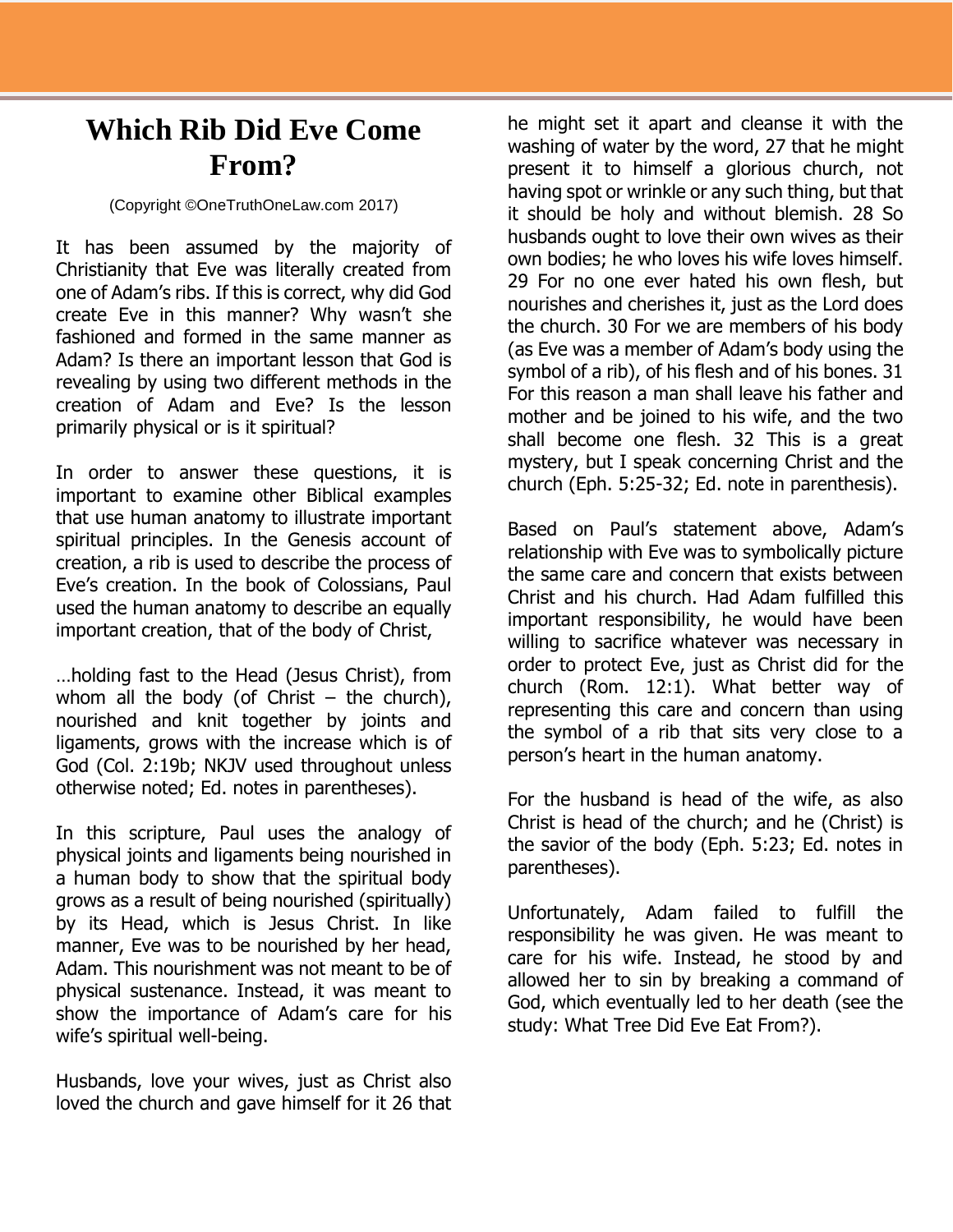But of the tree of the knowledge of good and evil you shall not eat, for in the day that you eat of it you shall surely die (Gen. 2:17).

So when the woman (Eve) saw that the tree (of the knowledge of good and evil) was good for food (imbibing instruction), that it was pleasant to the eyes (cf. Prov.14:12, 16:25), and a tree to make one wise (in the ways of this world, cf. Jn.14: 30), she took of its fruit and ate. She also gave to her husband (who was) with her, and he ate (went along with it) (Gen. 2:6; Ed. notes in parentheses).

Adam was not deceived by the Adversary and therefore should have intervened (1Tim. 2:14). Had he done so, he would have saved Eve from death (the consequence for commandmentbreaking; Rom. 6:23), based on God's law regarding vows, rash utterances, and agreements, but he was not willing to make personal sacrifices in order to protect her.

But if indeed she takes a husband, while bound by her vows or by a rash utterance from her lips by which she bound herself,  $^7$  and her husband hears it, and makes no response to her on the day that he hears, then her vows shall stand, and her agreement by which she bound herself shall stand. 8 But if her husband overrules her on the day that he hears it, he shall make void her vow which she vowed and what she uttered with her lips, by which she bound herself, and the Lord will forgive her (Nu. 30:6-8).

Had Adam truly loved the wife that God created for him (pictured symbolically as coming from one of his ribs), he would have acted to void the agreement she made with the individual represented by the tree of the knowledge of good and evil, and God would have forgiven her.

Thankfully, Jesus Christ is faithful to his wife, the church. He sacrificed for her so that God our

Father would forgive her trespasses. The repentant church is now symbolized as a chaste virgin ready to be married to Jesus Christ when he returns to rule this planet and establish his Father's law (Isa. 2:2-4).

For I (the apostle Paul) am jealous for you (the church in Corinth) with godly jealousy. For I have betrothed you to one husband that I may present you as a chaste virgin to Christ (2Cor. 11:2; Ed. notes in parentheses).

After Eve was created from Adam, Adam said:

This is now bone of my bones and flesh of my flesh; she shall be called woman, because she was taken out of man (Gen. 2:23).

At this point in time, Adam and Eve had not yet sinned and they were in the presence of God (see the study: The Tree of Life and River of Living Water). In Genesis 2:23, Adam made no mention of a body with blood. As human flesh and blood cannot exist in the heavenly realm (1Cor. 15:50), they would both have been in a different form prior to their sin (Gen. 2:7-8). At some point after their sin, they would have been translated into a flesh and blood body, which would then die (Gen. 2:17). An example of a body that can be seen and handled while not consisting of flesh and blood is described in the book of John.

The other disciples therefore said to him (Thomas), "We have seen the Lord (Christ after his resurrection). " But he (Thomas) said to them,  $\mu$ Unless I see in his hands the print of the nails, and put my finger into the print of the nails, and put my hand into his side, I will not believe" (Jn. 20:25; Ed. notes in parentheses).

Then he (Christ) said to Thomas, "Reach your fingers here, and look at my hands; and reach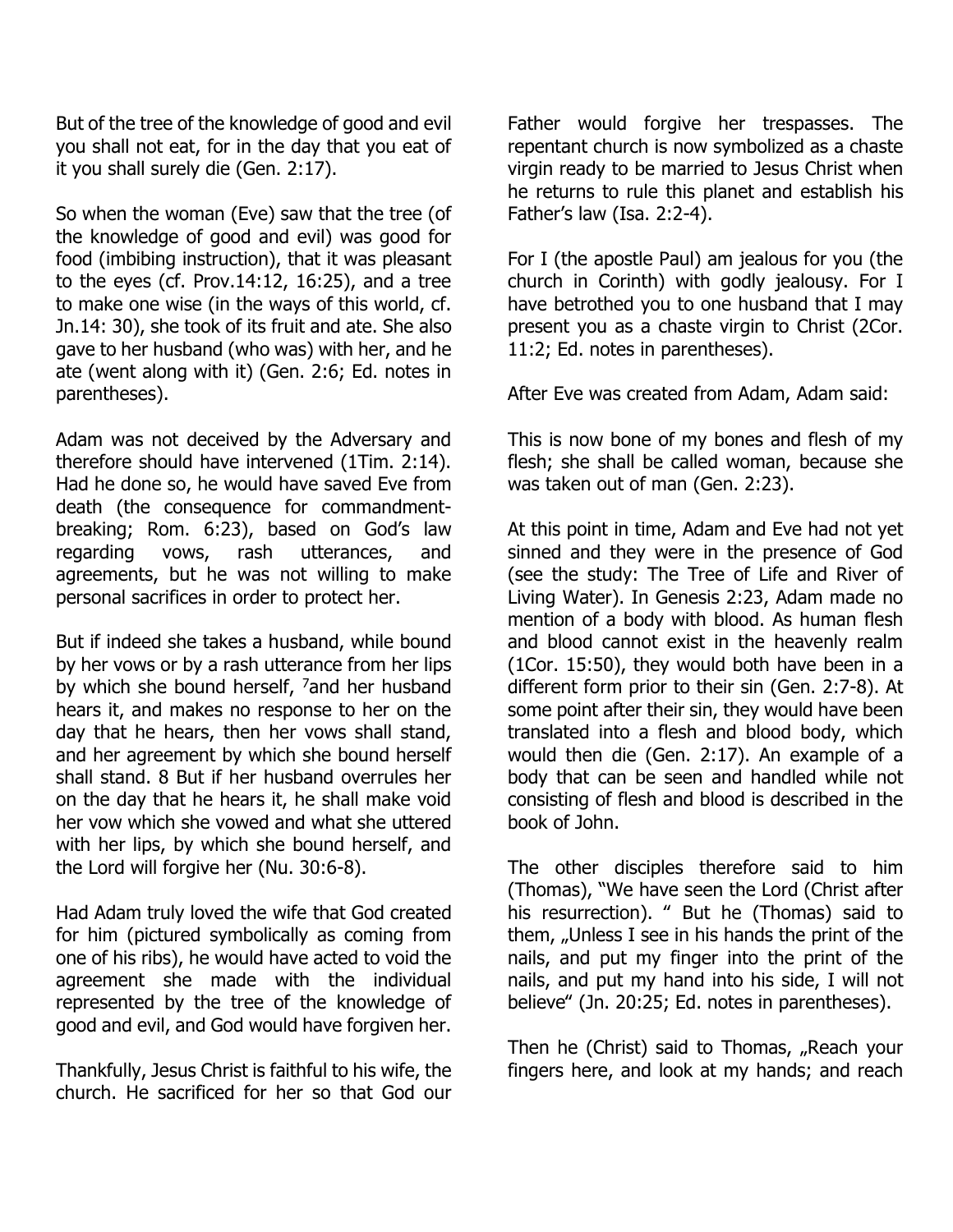your hand here, and put it into my side…" (Jn. 20:27a; Ed. note in parenthesis).

So, Christ came from heaven after his resurrection in a form that his disciples could recognize as well as touch and feel. This form would explain how Adam and Eve existed prior to their sin. They were in a form that Adam described as flesh and bone (Gen. 2:23) without the presence of blood. Therefore, it was not a body that would be associated with a human being even though it looked very similar. When Christ came to earth as a human being, he was made from a different flesh that would die.

For what the law (of animal sacrifices) could not do in that it was weak through the flesh, God did by sending His own son (Jesus Christ) in the likeness of sinful flesh, on account of sin… (Rom. 8:3; Ed. notes in parentheses).

Flesh and blood, of and by itself, cannot be sinful because it did not break any of God's law or commands (1Jn. 3:4). However, if its existence is associated with sin then the phrase, "likeness of sinful flesh" pictures what happened when Adam and Eve sinned. It represents the change that occurred after they broke a command of God (Gen. 3:7). They and their descendants became lower than the angels for a period of time, as did Jesus Christ in order to restore mankind to their former state.

What is man (kind) that You (Almighty God) are mindful of him (Job 7:17), or the son of man (Jesus Christ) that You take care of him? 7 You made him (both mankind and Jesus Christ, cf. vs 9) for a little while lower than the angels (because of Adam and Eve's sin); you crowned him with glory and honor, and set him over the works of Your hands. 8 You have put all things in subjection under his feet (as originally intended in Genesis 1:26 and re-affirmed in Ps. 8:4-8). For in that He (Almighty God) put all in

subjection under him, He left nothing that is not put under him (ultimately, following repentance). But now we do not yet see all things under him (because God's plan of salvation is not yet completed). 9 But we see Jesus, who was (also) made for a little while lower than the angels, for the suffering of death crowned with glory and honor, that he (Christ), by the grace of God (our Father), might taste death for (to cover) everyone(s) (sins). 10 For it was fitting for Him (Almighty God), for whom are all things and by whom are all things, in bringing many sons to glory (mankind through the resurrection from the dead), to make the author of their (mankind's) salvation perfect through sufferings. 11 For both He who sanctifies (sets apart after repentance of sin) and those who are being sanctified (set apart and growing spiritually) are all of one (purpose through God"s plan), for which reason he (Jesus Christ) is not ashamed to call them (repentant individuals) brethren (Jn. 15:13-15), 12 saying: "I will declare Your (Almighty God"s) name to my brethren (Jn. 17:6, 26); in the midst of the (heavenly) congregation I will sing praise to You (Almighty God). 13 And again:  $\overline{J}$  will put my trust in Him (God our Father)." And again: "Here am I (Jesus Christ) and the children (of mankind) whom God (our Father) has given me (Jesus Christ)." 14 Inasmuch then as the children have partaken of flesh and blood (as the result of Adam's sin), he himself (Jesus Christ) likewise shared in the same (became flesh and blood), that through death he (Christ) might destroy him who had the power of death, that is, the devil, 15 and release those who through fear of death were all their lifetime subject to bondage (Heb. 2:6-15; Ed. notes in parentheses).

Adam was not originally created in a form that could be described as, "subject to bondage". Instead, he rebelled against a command of God and was sentenced to death, which included